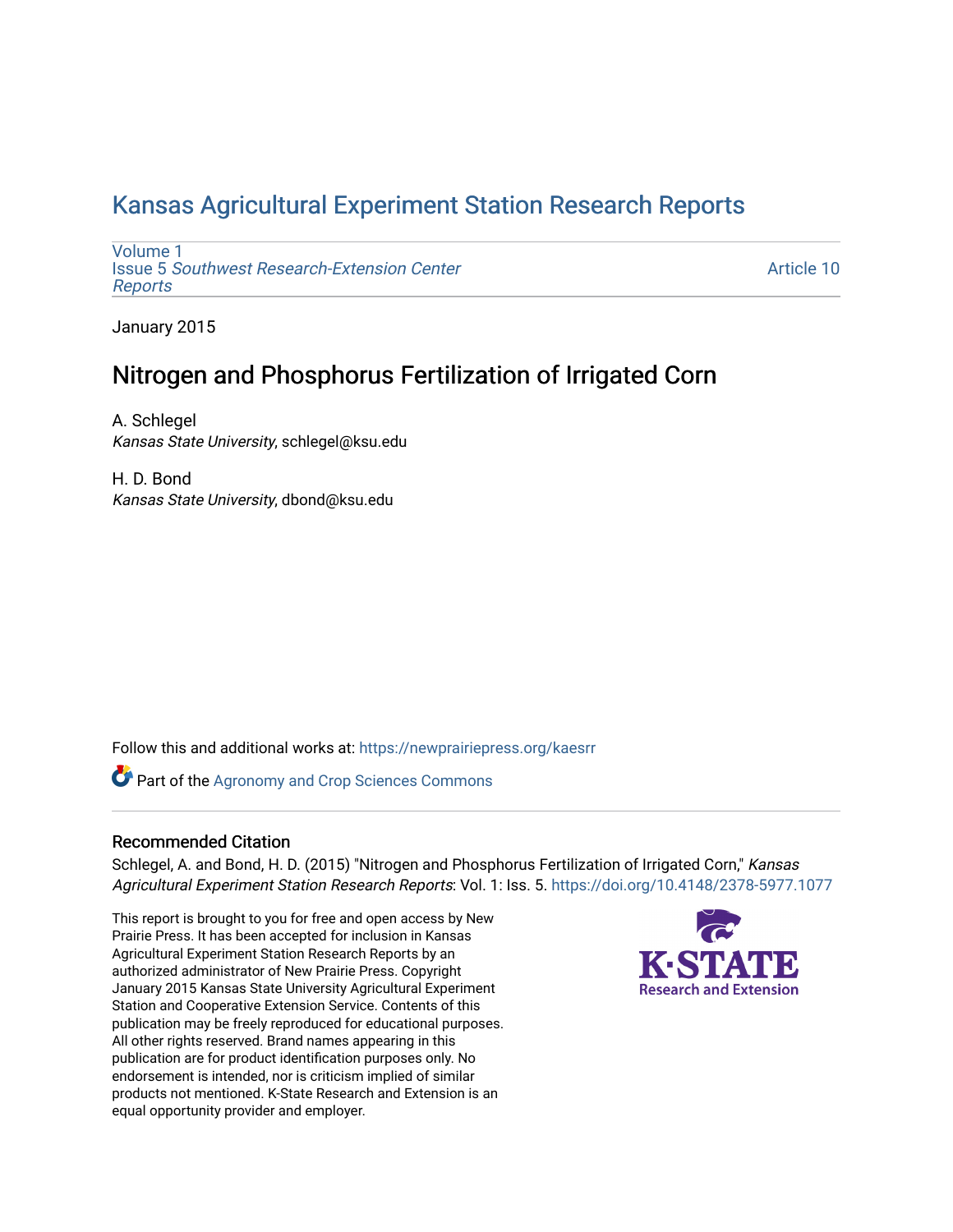## Nitrogen and Phosphorus Fertilization of Irrigated Corn

### **Abstract**

(Abstract only. Link to: http://newprairiepress.org/kaesrr/vol1/iss3/7/) Article is nearly identical to Long-Term Nitrogen and Phosphorus Fertilization of Irrigated Corn, previously published in Kansas Fertilizer Research 2015, included in this PDF.

Long-term research shows that phosphorus (P) and nitrogen (N) fertilizer must be applied to optimize production of irrigated corn in western Kansas. In 2014, N applied alone increased yields 58 bu/a, whereas P applied alone increased yields only 12 bu/a. Nitrogen and P applied together increased yields up to 152 bu/a. This is slightly above the 10-year average, when N and P fertilization increased corn yields up to 146 bu/a. Application of 120 lb/a N (with P) produced about 91% of maximum yield in 2014, which was similar to the 10-year average. Application of 80 instead of 40 lb P2O5/a increased average yields 9 bu/a.

### Keywords

soil fertility, irrigation, corn, nitrogen fertilization, phosphorus fertilization

### Creative Commons License



This work is licensed under a [Creative Commons Attribution 4.0 License](https://creativecommons.org/licenses/by/4.0/).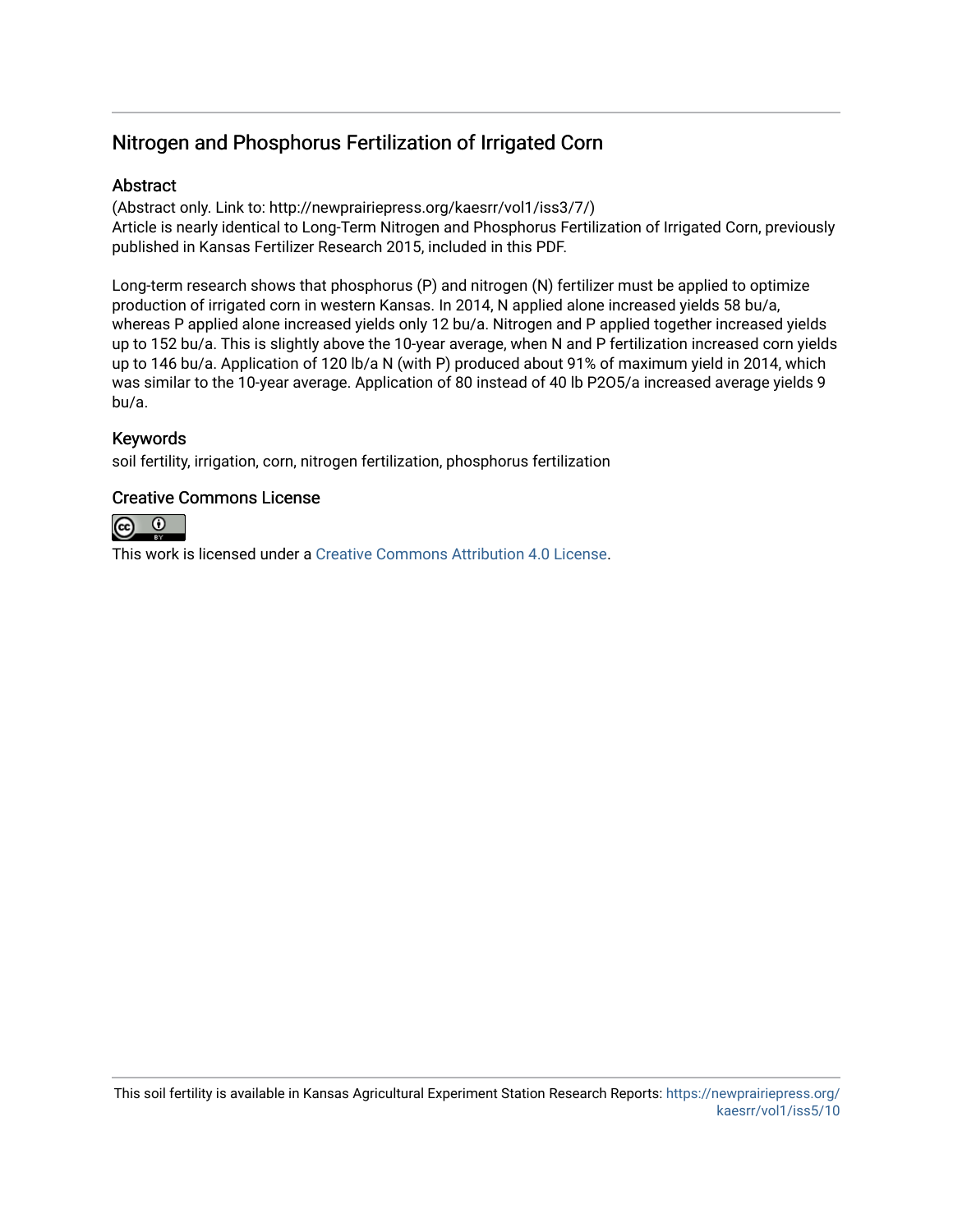## **[Kansas Agricultural Experiment Station Research Reports](http://newprairiepress.org/kaesrr?utm_source=newprairiepress.org%2Fkaesrr%2Fvol1%2Fiss3%2F7&utm_medium=PDF&utm_campaign=PDFCoverPages)**

[Volume 1](http://newprairiepress.org/kaesrr/vol1?utm_source=newprairiepress.org%2Fkaesrr%2Fvol1%2Fiss3%2F7&utm_medium=PDF&utm_campaign=PDFCoverPages) Issue 3 *[Kansas Fertilizer Research](http://newprairiepress.org/kaesrr/vol1/iss3?utm_source=newprairiepress.org%2Fkaesrr%2Fvol1%2Fiss3%2F7&utm_medium=PDF&utm_campaign=PDFCoverPages)*

[Article 7](http://newprairiepress.org/kaesrr/vol1/iss3/7?utm_source=newprairiepress.org%2Fkaesrr%2Fvol1%2Fiss3%2F7&utm_medium=PDF&utm_campaign=PDFCoverPages)

2015

# Long-Term Nitrogen and Phosphorus Fertilization of Irrigated Corn

A. Schlegel *Kansas State University*, schlegel@ksu.edu

H. D. Bond *Kansas State University*, dbond@ksu.edu

Follow this and additional works at: [http://newprairiepress.org/kaesrr](http://newprairiepress.org/kaesrr?utm_source=newprairiepress.org%2Fkaesrr%2Fvol1%2Fiss3%2F7&utm_medium=PDF&utm_campaign=PDFCoverPages) Part of the [Agricultural Science Commons](http://network.bepress.com/hgg/discipline/1063?utm_source=newprairiepress.org%2Fkaesrr%2Fvol1%2Fiss3%2F7&utm_medium=PDF&utm_campaign=PDFCoverPages), [Agriculture Commons,](http://network.bepress.com/hgg/discipline/1076?utm_source=newprairiepress.org%2Fkaesrr%2Fvol1%2Fiss3%2F7&utm_medium=PDF&utm_campaign=PDFCoverPages) and the [Agronomy and Crop](http://network.bepress.com/hgg/discipline/103?utm_source=newprairiepress.org%2Fkaesrr%2Fvol1%2Fiss3%2F7&utm_medium=PDF&utm_campaign=PDFCoverPages) [Sciences Commons](http://network.bepress.com/hgg/discipline/103?utm_source=newprairiepress.org%2Fkaesrr%2Fvol1%2Fiss3%2F7&utm_medium=PDF&utm_campaign=PDFCoverPages)

### Recommended Citation

Schlegel, A. and Bond, H. D. (2015) "Long-Term Nitrogen and Phosphorus Fertilization of Irrigated Corn," *Kansas Agricultural Experiment Station Research Reports*: Vol. 1: Iss. 3.

This report is brought to you for free and open access by New Prairie Press. It has been accepted for inclusion in Kansas Agricultural Experiment Station Research Reports by an authorized administrator of New Prairie Press. Copyright 2014 Kansas State University Agricultural Experiment Station and Cooperative Extension Service. Contents of this publication may be freely reproduced for educational purposes. All other rights reserved. Brand names appearing in this publication are for product identification purposes only. K-State Research and Extension is an equal opportunity provider and employer.

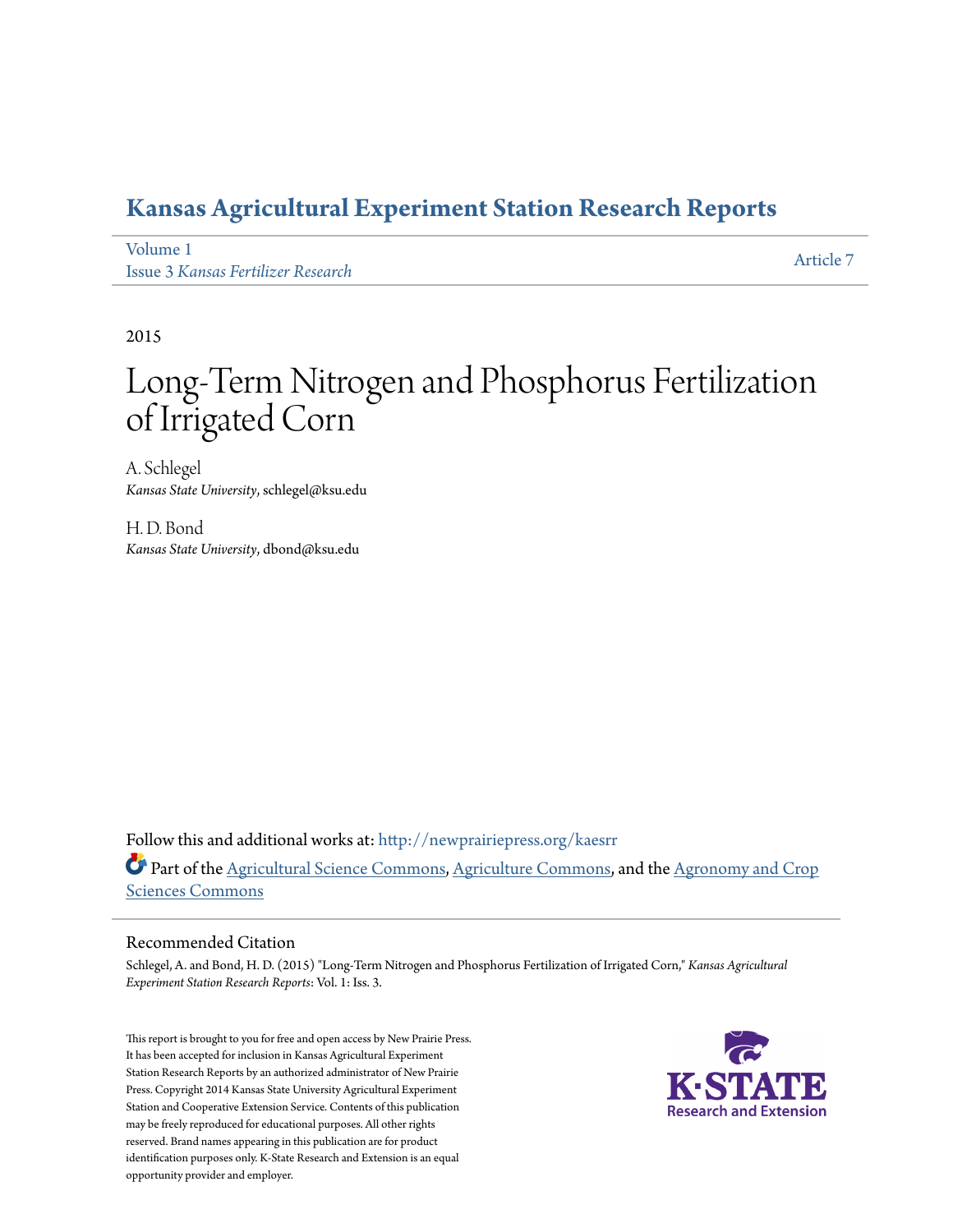## Long-Term Nitrogen and Phosphorus Fertilization of Irrigated Corn

#### **Abstract**

Long-term research shows that phosphorus (P) and nitrogen (N) fertilizer must be applied to optimize production of irrigated corn in western Kansas. In 2014, N applied alone increased yields 58 bu/a, whereas P applied alone increased yields only 12 bu/a. Nitrogen and P applied together increased yields up to 152 bu/a. This is slightly above the 10-year average, where N and P fertilization increased corn yields up to 146 bu/a. Application of 120 lb/a N (with P) produced about 91% of maximum yield in 2014, which was similar to the 10-year average. Application of 80 instead of 40 lb P2O5/a increased average yields 9 bu/a.

#### **Keywords**

irrigated corn, nitrogen and phosphorus fertilization, southwest Kansas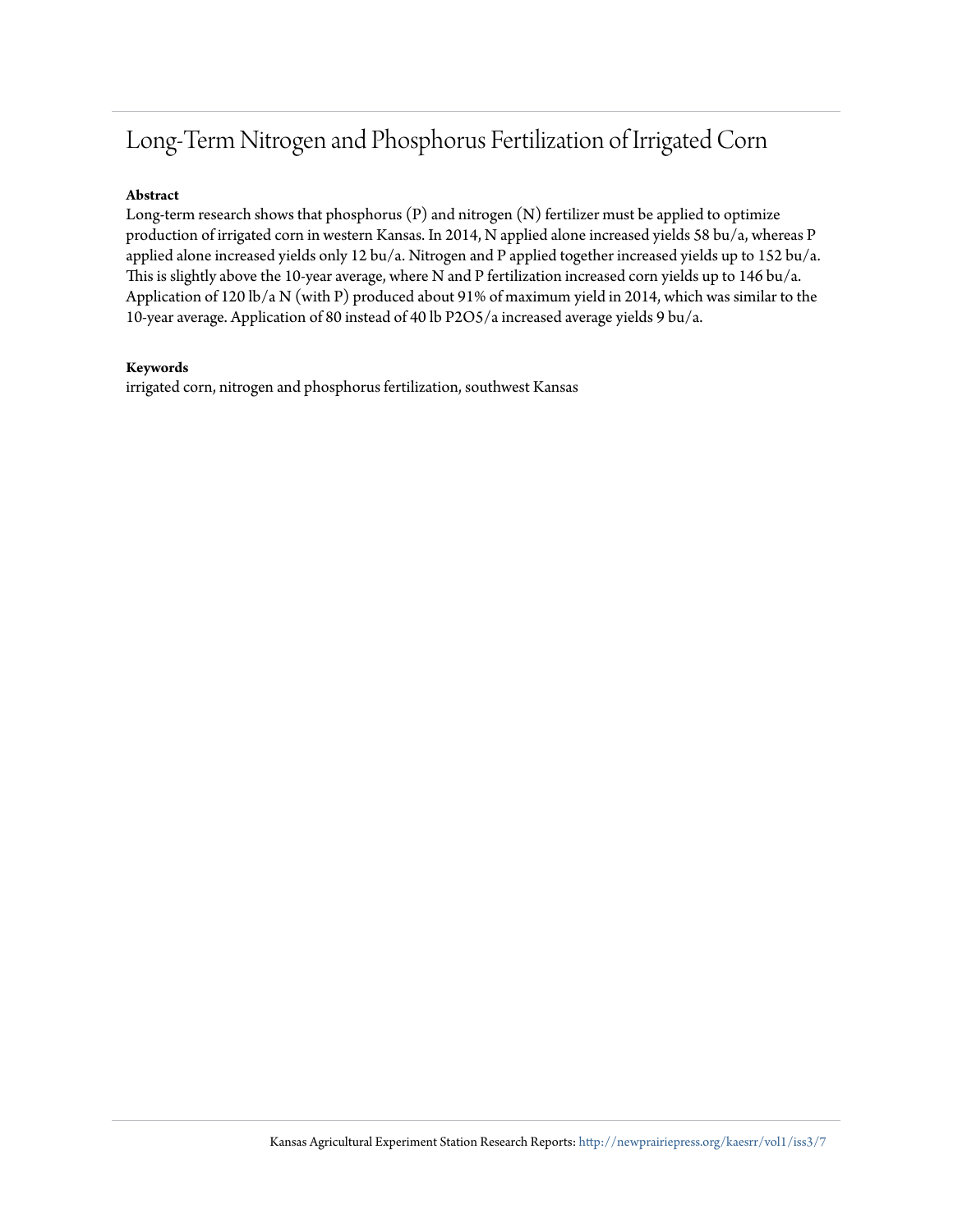



# Long-Term Nitrogen and Phosphorus Fertilization of Irrigated Corn

*A. Schlegel and H.D. Bond*

### **Summary**

Long-term research shows that phosphorus (P) and nitrogen (N) fertilizer must be applied to optimize production of irrigated corn in western Kansas. In 2014, N applied alone increased yields 58 bu/a, whereas P applied alone increased yields only 12 bu/a. Nitrogen and P applied together increased yields up to 152 bu/a. This is slightly above the 10-year average, where N and P fertilization increased corn yields up to 146 bu/a. Application of 120 lb/a N (with P) produced about 91% of maximum yield in 2014, which was similar to the 10-year average. Application of 80 instead of 40 lb  $\rm P_2O_5/a$ increased average yields 9 bu/a.

### Introduction

This study was initiated in 1961 to determine responses of continuous corn and grain sorghum grown under flood irrigation to N, P, and potassium (K) fertilization. The study is conducted on a Ulysses silt loam soil with an inherently high K content. No yield benefit to corn from K fertilization was observed in 30 years, and soil K levels remained high, so the K treatment was discontinued in 1992 and replaced with a higher P rate.

### Procedures

This field study is conducted at the Tribune Unit of the Southwest Research-Extension Center. Fertilizer treatments initiated in 1961 are N rates of 0, 40, 80, 120, 160, and 200 lb/a without P and K; with 40 lb/a  $P_2O_5$  and zero K; and with 40 lb/a  $P_2O_5$  and 40 lb/a K<sub>2</sub>O. The treatments were changed in 1992; the K variable was replaced by a higher rate of P (80 lb/a P<sub>2</sub>O<sub>5</sub>). All fertilizers were broadcast by hand in the spring and incorporated before planting. The soil is a Ulysses silt loam. The corn hybrids [Pioneer 34N45 (2004 and 2005), Pioneer 34N50 (2006), Pioneer 33B54 (2007), Pioneer 34B99 (2008), DeKalb 61-69 (2009), Pioneer 1173H (2010), Pioneer 1151XR (2011), Pioneer 0832 (2012–2013), and Pioneer 1186AM (2014)] were planted at about 32,000 seeds/a in late April or early May. Hail damaged the 2005 and 2010 crops. The corn is irrigated to minimize water stress. Sprinkler irrigation has been used since 2001. The center two rows of each plot are machine harvested after physiological maturity. Grain yields are adjusted to 15.5% moisture.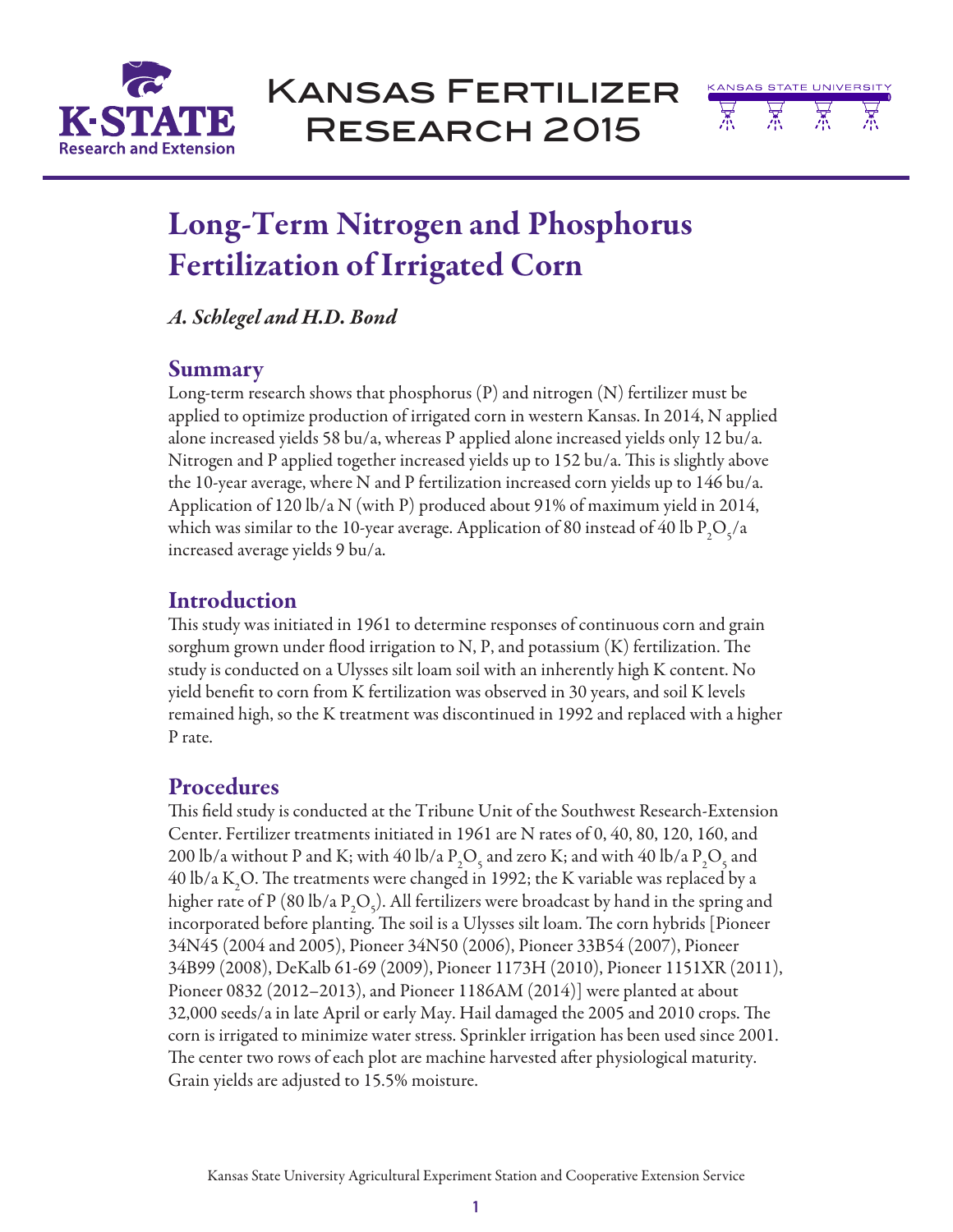### Results

Corn yields in 2014 were 17% greater than the 10-year average (Table 1). Nitrogen alone increased yields 58 bu/a, whereas P alone increased yields only 12 bu/a; however, N and P applied together increased corn yields up to 152 bu/a. Although maximum yield was obtained with the highest N and P rate, 160 lb/a N with 80 lb/a  $\rm P_2O_5$  caused less than a 2% yield reduction. Corn yields in 2014 (averaged across all N rates) were 9 bu/a greater with 80 than with 40 lb/a  $\rm P_2O_5$ .

Table 1. Effects of nitrogen and phosphorus fertilization on irrigated corn, Tribune, KS, 2005–2014

| $N_{\rm}$     | $P_2O_5$         | 2005    | 2006  | 2007  | 2008   | 2009    | 2010   | 2011  | 2012  | 2013  | 2014      | Mean   |  |  |
|---------------|------------------|---------|-------|-------|--------|---------|--------|-------|-------|-------|-----------|--------|--|--|
|               | $--- lb/a$ $---$ |         |       |       |        |         |        |       |       |       |           |        |  |  |
| $\mathbf{0}$  | $\mathbf{0}$     | 49      | 42    | 49    | 36     | 85      | 20     | 92    | 86    | 70    | 86        | 61     |  |  |
| $\mathbf{0}$  | 40               | 60      | 68    | 50    | 57     | 110     | $21\,$ | 111   | 85    | 80    | 95        | $74\,$ |  |  |
| $\mathbf{0}$  | 80               | 51      | 72    | 51    | 52     | 106     | $28\,$ | 105   | 94    | 91    | 98        | 75     |  |  |
| $40\,$        | $\boldsymbol{0}$ | 63      | 56    | 77    | 62     | 108     | 23     | 114   | 109   | 97    | 106       | 82     |  |  |
| 40            | 40               | $101\,$ | 129   | 112   | 105    | 148     | 67     | 195   | 138   | 125   | 153       | 127    |  |  |
| 40            | 80               | 100     | 123   | 116   | 104    | 159     | 61     | 194   | 135   | 126   | 149       | 127    |  |  |
| 80            | $\boldsymbol{0}$ | 75      | 79    | 107   | $78\,$ | 123     | 34     | 136   | 128   | 112   | $117\,$   | 99     |  |  |
| 80            | 40               | 141     | 162   | 163   | 129    | 179     | 85     | 212   | 197   | 170   | 187       | 162    |  |  |
| 80            | 80               | 147     | 171   | 167   | 139    | 181     | 90     | 220   | 194   | 149   | 179       | 164    |  |  |
| 120           | $\boldsymbol{0}$ | 66      | 68    | 106   | 65     | $117\,$ | $28\,$ | 119   | 134   | 114   | 115       | 93     |  |  |
| 120           | 40               | 162     | 176   | 194   | 136    | 202     | 90     | 222   | 213   | 204   | 213       | 181    |  |  |
| 120           | 80               | 170     | 202   | 213   | 151    | 215     | 105    | 225   | 211   | 194   | 216       | 190    |  |  |
| 160           | $\mathbf{0}$     | 83      | 84    | 132   | 84     | 139     | 49     | 157   | 158   | 122   | 128       | 113    |  |  |
| 160           | 40               | 170     | 180   | 220   | 150    | 210     | 95     | 229   | 227   | 199   | 211       | 189    |  |  |
| 160           | 80               | 172     | 200   | 227   | 146    | 223     | 95     | 226   | 239   | 217   | 233       | 198    |  |  |
| 200           | $\mathbf{0}$     | 109     | 115   | 159   | 99     | 155     | 65     | 179   | 170   | 139   | 144       | 134    |  |  |
| 200           | 40               | 169     | 181   | 224   | 152    | 207     | 97     | 218   | 225   | 198   | 204       | 188    |  |  |
| 200           | 80               | 191     | 204   | 232   | 157    | 236     | 104    | 231   | 260   | 220   | 238       | 207    |  |  |
|               |                  |         |       |       |        |         |        |       |       |       |           |        |  |  |
| ANOVA (P > F) |                  |         |       |       |        |         |        |       |       |       |           |        |  |  |
| Nitrogen      |                  | 0.001   | 0.001 | 0.001 | 0.001  | 0.001   | 0.001  | 0.001 | 0.001 | 0.001 | 0.001     | 0.001  |  |  |
| Linear        |                  | 0.001   | 0.001 | 0.001 | 0.001  | 0.001   | 0.001  | 0.001 | 0.001 | 0.001 | 0.001     | 0.001  |  |  |
| Quadratic     |                  | 0.001   | 0.001 | 0.001 | 0.001  | 0.001   | 0.001  | 0.001 | 0.001 | 0.001 | 0.001     | 0.001  |  |  |
| Phosphorus    |                  | 0.001   | 0.001 | 0.001 | 0.001  | 0.001   | 0.001  | 0.001 | 0.001 | 0.001 | 0.001     | 0.001  |  |  |
| Linear        |                  | 0.001   | 0.001 | 0.001 | 0.001  | 0.001   | 0.001  | 0.001 | 0.001 | 0.001 | 0.001     | 0.001  |  |  |
| Quadratic     |                  | 0.001   | 0.001 | 0.001 | 0.001  | 0.001   | 0.001  | 0.001 | 0.001 | 0.001 | 0.001     | 0.001  |  |  |
| $N \times P$  |                  | 0.001   | 0.001 | 0.001 | 0.001  | 0.001   | 0.001  | 0.001 | 0.001 | 0.001 | 0.001     | 0.001  |  |  |
|               |                  |         |       |       |        |         |        |       |       |       | continued |        |  |  |